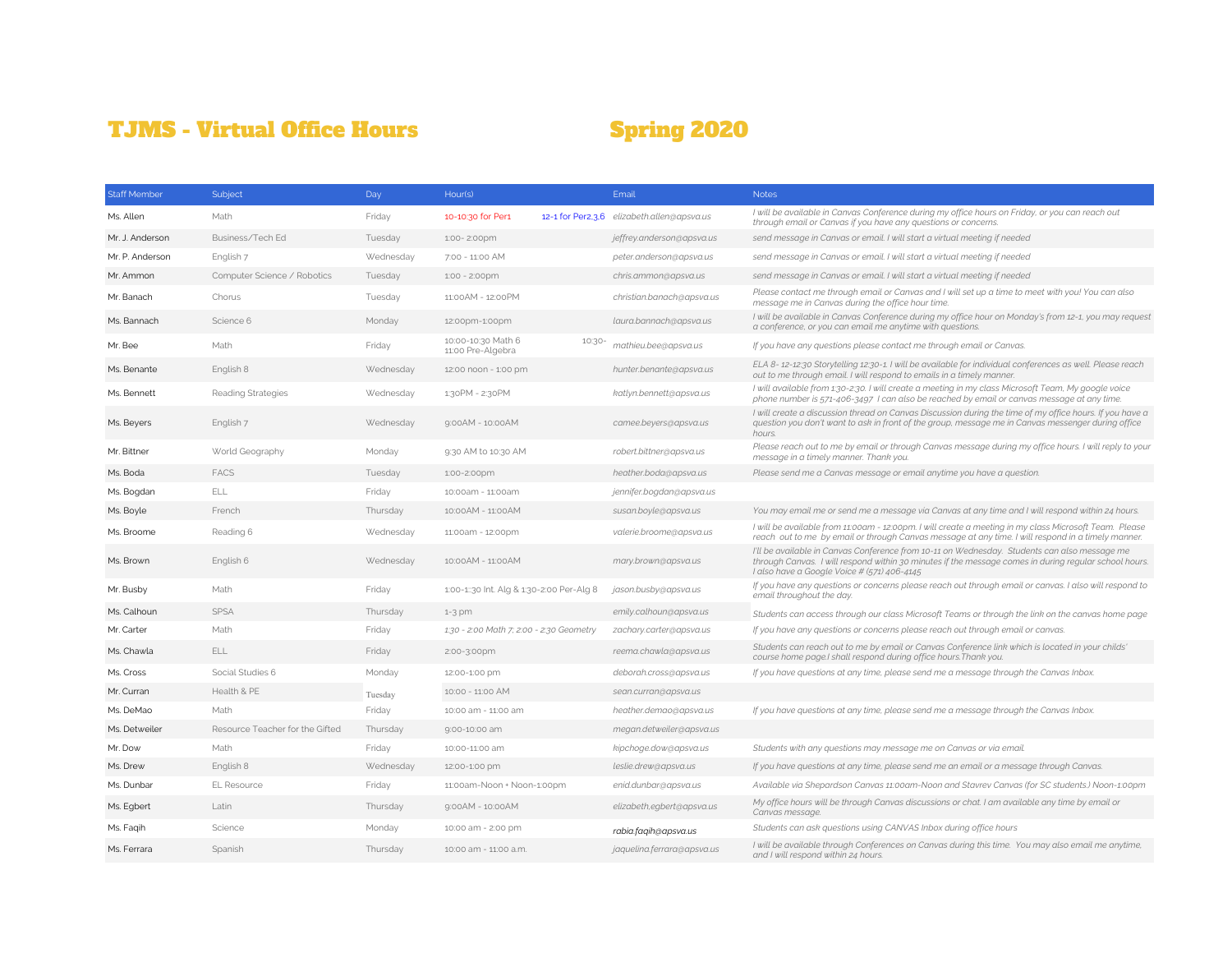| Ms. Fitzpatrick      | English 8              | Wednesday        | 12-1 pm                                                                       | kerry.fitzpatrick@apsva.us                                                | 12-12:30 - ELA8; 12:30-1 - Storytelling                                                                                                                           |
|----------------------|------------------------|------------------|-------------------------------------------------------------------------------|---------------------------------------------------------------------------|-------------------------------------------------------------------------------------------------------------------------------------------------------------------|
| Ms. Foley            | English 6              | Wednesday        | 2:00-3:00 p.m.                                                                | mary.foley@apsva.us                                                       | Students can also reach me via Canvas Inbox any time. I will respond as quickly as possible!                                                                      |
| Mr. French           | Interlude              | Wednesday        | 10-10:20 am 6th grade<br>10:20-10:40 am 7th grade<br>10:40-11:00 am 8th grade | vernell.french@apsva.us                                                   |                                                                                                                                                                   |
| Ms. Garcia           | Spanish                | Thursday         | Thursday 10;00-Sp II/10::30 SFSII/11:00<br>SFSI/11:30 IntrdSFS                | julia.garcia@apsva.us                                                     | I am avaible any time by e-mail or canvas message                                                                                                                 |
| Mr. Gavin            | English 6              | Wednesday        | 9:30 am - 11:00 am                                                            | matthew.gavin@apsva.us                                                    |                                                                                                                                                                   |
| Mr. Gladney          | Social Studies 6       | Monday           | 11-11:30am                                                                    | brandon.gladney@apsva.us                                                  |                                                                                                                                                                   |
| Mr. Golden           | Science 7              | Monday           | 1 pm- 2pm (tentative)                                                         | robert.golden@apsva.us                                                    |                                                                                                                                                                   |
| Ms. Gomez            | Orchestra              | Tuesday          | 11-12 am                                                                      | Kristin.Gomez@APSVA.US                                                    | Students can also reach me via Canvas and email any time during regular school hours.                                                                             |
| Ms. Green            | Math Strategies        | Tuesday & Friday | 10AM - 11AM 8th grade<br>11AM - 12PM 7th grade<br>12PM - 1PM 6th grade        | sonja.green@apsva.us                                                      | Students can also reach me via Canvas Inbox any time during regular school hours.                                                                                 |
| Ms. Gunderson        | American Sign Language | Thursday         | Intro to ASL 8-10AM<br>ASLI 9-9:45AM<br>ASLII 10-10:45AM                      | jennifer.gunderson@apsva.us                                               | Students can also make appointment with me anytime during school hours if interpreter is needed.                                                                  |
| Mr. Heath            | Health & PE            | Tuesday          | 10am-11am                                                                     | martin, heath@apsva.us                                                    | Students may reach me via INBOX in Canvas                                                                                                                         |
| Ms. Holland-Schuford | Science 7              | Monday           | 1 pm -2pm (tentative)                                                         | traci.holland@apsva.us                                                    | Parents and students can email me via Canvas and every Monday we will meet virtually via Canvas<br>Conferencing                                                   |
| Ms. Hooper           | Social Studies 7 & 8   | Monday           | 10 am - 11 am                                                                 | cindy.hooper@apsva.us                                                     |                                                                                                                                                                   |
| Ms. Hudson           | Math Coach             | Tuesday          | 8:30 am-12:00 pm                                                              | khethiwe.mdluli@apsva.us                                                  |                                                                                                                                                                   |
| Ms. Jenks            | EL Resource/Math       | Friday           | 9am -10:30am                                                                  | elita.jenks@apsva.us                                                      | Math 7: Wednesdays 12pm-1pm; Fridays gam-10am through Conferences on Canvas. Pre-Algebra 8:<br>Wednesdays 11:30am and Fridays 10am through Conferences on Canvas. |
| Ms. Jones            | EL                     | Friday           | 10:50 AM-11:50 AM                                                             | Parents & Students may email me<br>via Canvas with<br>questions/concerns. | *Also available Wednesday 10:50 AM-11:50 AM; Thursday 1:30PM-3:15 PM (virtual).                                                                                   |
| Ms. Kaster           | Science 8              | Monday           | 1:00PM - 2:00PM                                                               | abigail.kaster@apsva.us                                                   |                                                                                                                                                                   |
|                      |                        |                  |                                                                               |                                                                           |                                                                                                                                                                   |
| Ms. Kramer           | Math                   | Friday           | 12-1 Int Alg & 1-2 Pre-Alg8                                                   | jessica.kramer@apsva.us                                                   | Also available daily to respond to emails between 10-2 through email or Canvas                                                                                    |
| Ms. Lanman           | Reading 6 & 7          | Wednesday        | 2:00 - 3:00 PM                                                                | starr.lanman@apsva.us                                                     |                                                                                                                                                                   |
| Ms. Larson           | English 7              | Wednesday        | 8:00-9:00 AM                                                                  | emily.larson@apsva.us                                                     | Wednesday & Thursday 8:00am -9:00am; I check my email & Canvas regularly but will be responding<br>at these hours specifically                                    |
| Mr. Lash             | EL Resource / Math 8   | Friday           | $1:00 - 2:00$                                                                 | jeffrey.lash@apsva.us                                                     | In addition to Fri 1-2pm, I'm available via Canvas any day for help during normal school hours                                                                    |
| Ms. Leonberger       | Science 7              | Monday           | 1 pm- 2pm (tentative)                                                         | kaila.leonberger@apsva.us                                                 |                                                                                                                                                                   |
| Dr. Limo             | Spanish                | Thursday         | 10-10:20-SP 2/10:21-10:40-SP 1, INT/10:<br>41-11 AM-TRANS, SP 6               | lindarita.limo@apsva.us                                                   | You may reach me by email or message me through Canvas during my office hours. I will respond in a<br>timely manner. Mil gracias.                                 |
| Ms. Lopez            | Reading 7 & 8          | Wednesday        | 11:00-12:00 NOON                                                              | kelly.lopez@apsva.us                                                      | Students can message me anytime in Canvas, I check Canvas daily. On Wednesday from 11-12 I will<br>set up a chat through Canvas.                                  |
| Ms. Madhi            | English 8              | Wednesday        | 12 -1: PM                                                                     | aisha.madhi@apsva.us                                                      | "I will also be available for individual conferences and will be checking email to respond to<br>student/parent inquiries.                                        |
| Ms. Majid            | Arabic                 | Thursday         | 10:00-12:00 pm week days                                                      | sumer.majid@apsva.us                                                      | I will be available from gam to noon, to communicate with parents via email or phone chat. I am<br>availabel for students messages on canvas at any time.         |
| Mr. Malinosky        | IB Coordinator         | Thursday         | 9:00AM- 12:00 Noon                                                            | kip.malinosky@apsva.us                                                    | I will be available from gam to noon, but happy to set up another time to chat by phone.                                                                          |
| Ms. Mann             | Reading 6              | Wednesday        | 11:00 am - 12:00 pm                                                           | joanne.mann@apsva.us                                                      | I will be availalbe in Canvas conferences during this time.or by appointment at a different time                                                                  |
| Ms. McMorrow         | Social Studies 7       | Monday           | 8:30am-9:30am                                                                 | maureen.mcmorrow@apsva.us                                                 | I will be "live" and available on Canvas during this time. As always, you can use canvas or email to<br>reach me                                                  |
| Ms. McPhillips       | Reading 6              | Wednesday        | 11:00am - 12:00pm                                                             | kara.mcphillips@apsva.us                                                  | I will be availalbe in Canvas conferences during this time.or by appointment at a different time                                                                  |
| Ms. A. Miller        | Social Studies 6       | Monday           | 10:00 - 11:00 AM                                                              | ann.miller@apsva.us                                                       |                                                                                                                                                                   |
| Ms. J. Miller        | Librarian              |                  |                                                                               | jill.miller@apsva.us                                                      | If you have questions at any time, please send me a message through the Canvas Inbox.                                                                             |
| Ms. K. Miller        | Science 6              | Monday           | 9:30-10:30 a.m.                                                               | kimberly.miller@apsva.us                                                  | I will be available in Canvas conference during this time or you may email me or message me via                                                                   |